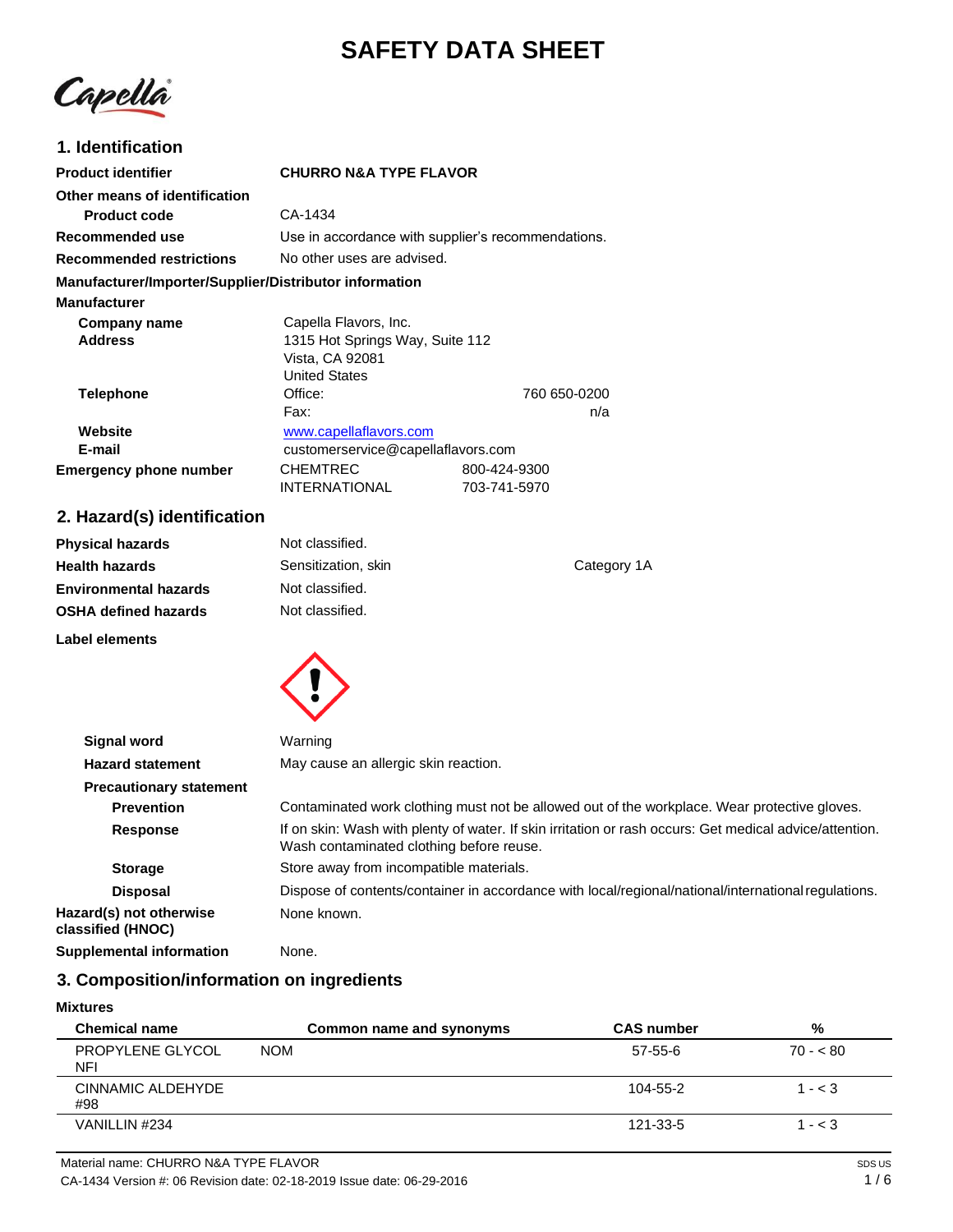| <b>Chemical name</b>                                                                | <b>Common name and synonyms</b>                                                                                                                                                                                                                                                                                                                                                                                                                                     | <b>CAS number</b> | %         |
|-------------------------------------------------------------------------------------|---------------------------------------------------------------------------------------------------------------------------------------------------------------------------------------------------------------------------------------------------------------------------------------------------------------------------------------------------------------------------------------------------------------------------------------------------------------------|-------------------|-----------|
| <b>FURANEOL</b>                                                                     |                                                                                                                                                                                                                                                                                                                                                                                                                                                                     | 3658-77-3         | < 1       |
| Other components below reportable levels                                            |                                                                                                                                                                                                                                                                                                                                                                                                                                                                     |                   | $20 - 30$ |
|                                                                                     | *Designates that a specific chemical identity and/or percentage of composition has been withheld as a trade secret.                                                                                                                                                                                                                                                                                                                                                 |                   |           |
| 4. First-aid measures                                                               |                                                                                                                                                                                                                                                                                                                                                                                                                                                                     |                   |           |
| <b>Inhalation</b>                                                                   | Move to fresh air. Call a physician if symptoms develop or persist.                                                                                                                                                                                                                                                                                                                                                                                                 |                   |           |
| <b>Skin contact</b>                                                                 | Remove contaminated clothing immediately and wash skin with soap and water. In case of<br>eczema or other skin disorders: Seek medical attention and take along these instructions.                                                                                                                                                                                                                                                                                 |                   |           |
| Eye contact                                                                         | Rinse with water. Get medical attention if irritation develops and persists.                                                                                                                                                                                                                                                                                                                                                                                        |                   |           |
| Ingestion                                                                           | Rinse mouth. Get medical attention if symptoms occur.                                                                                                                                                                                                                                                                                                                                                                                                               |                   |           |
| <b>Most important</b><br>symptoms/effects, acute and<br>delayed                     | May cause an allergic skin reaction. Dermatitis. Rash.                                                                                                                                                                                                                                                                                                                                                                                                              |                   |           |
| <b>Indication of immediate</b><br>medical attention and special<br>treatment needed | Provide general supportive measures and treat symptomatically. Keep victim under observation.<br>Symptoms may be delayed.                                                                                                                                                                                                                                                                                                                                           |                   |           |
| <b>General information</b>                                                          | Ensure that medical personnel are aware of the material(s) involved, and take precautions to<br>protect themselves. Wash contaminated clothing before reuse.                                                                                                                                                                                                                                                                                                        |                   |           |
| 5. Fire-fighting measures                                                           |                                                                                                                                                                                                                                                                                                                                                                                                                                                                     |                   |           |
| Suitable extinguishing media                                                        | Alcohol resistant foam. Powder. Carbon dioxide (CO2).                                                                                                                                                                                                                                                                                                                                                                                                               |                   |           |
| Unsuitable extinguishing<br>media                                                   | Do not use water jet as an extinguisher, as this will spread the fire.                                                                                                                                                                                                                                                                                                                                                                                              |                   |           |
| Specific hazards arising from<br>the chemical                                       | During fire, gases hazardous to health may be formed.                                                                                                                                                                                                                                                                                                                                                                                                               |                   |           |
| Special protective equipment<br>and precautions for firefighters                    | Self-contained breathing apparatus and full protective clothing must be worn in case of fire.                                                                                                                                                                                                                                                                                                                                                                       |                   |           |
| <b>Fire fighting</b><br>equipment/instructions                                      | Move containers from fire area if you can do so without risk.                                                                                                                                                                                                                                                                                                                                                                                                       |                   |           |
| <b>Specific methods</b>                                                             | Use standard firefighting procedures and consider the hazards of other involved materials.                                                                                                                                                                                                                                                                                                                                                                          |                   |           |
| <b>General fire hazards</b>                                                         | No unusual fire or explosion hazards noted.                                                                                                                                                                                                                                                                                                                                                                                                                         |                   |           |
| 6. Accidental release measures                                                      |                                                                                                                                                                                                                                                                                                                                                                                                                                                                     |                   |           |
| Personal precautions,<br>protective equipment and<br>emergency procedures           | Keep unnecessary personnel away. Keep people away from and upwind of spill/leak. Wear<br>appropriate protective equipment and clothing during clean-up. Avoid breathing mist/vapors. Do<br>not touch damaged containers or spilled material unless wearing appropriate protective clothing.<br>Ensure adequate ventilation. Local authorities should be advised if significant spillages cannot be<br>contained. For personal protection, see section 8 of the SDS. |                   |           |
| <b>Methods and materials for</b>                                                    | Use water spray to reduce vapors or divert vapor cloud drift.                                                                                                                                                                                                                                                                                                                                                                                                       |                   |           |
| containment and cleaning up                                                         | Large Spills: Stop the flow of material, if this is without risk. Dike the spilled material, where this is<br>possible. Absorb in vermiculite, dry sand or earth and place into containers. Following product<br>recovery, flush area with water.                                                                                                                                                                                                                   |                   |           |
|                                                                                     | Small Spills: Wipe up with absorbent material (e.g. cloth, fleece). Clean surface thoroughly to<br>remove residual contamination.                                                                                                                                                                                                                                                                                                                                   |                   |           |
| <b>Environmental precautions</b>                                                    | Never return spills to original containers for re-use. For waste disposal, see section 13 of the SDS.<br>Avoid discharge into drains, water courses or onto the ground.                                                                                                                                                                                                                                                                                             |                   |           |
|                                                                                     |                                                                                                                                                                                                                                                                                                                                                                                                                                                                     |                   |           |
| 7. Handling and storage                                                             |                                                                                                                                                                                                                                                                                                                                                                                                                                                                     |                   |           |
| <b>Precautions for safe handling</b>                                                | Avoid breathing mist/vapors. Avoid contact with eyes, skin, and clothing. Avoid prolonged<br>exposure. Provide adequate ventilation. Wear appropriate personal protective equipment. Observe<br>good industrial hygiene practices.                                                                                                                                                                                                                                  |                   |           |
| Conditions for safe storage,<br>including any incompatibilities                     | Store in tightly closed container. Store away from incompatible materials (see Section 10 of the<br>SDS).                                                                                                                                                                                                                                                                                                                                                           |                   |           |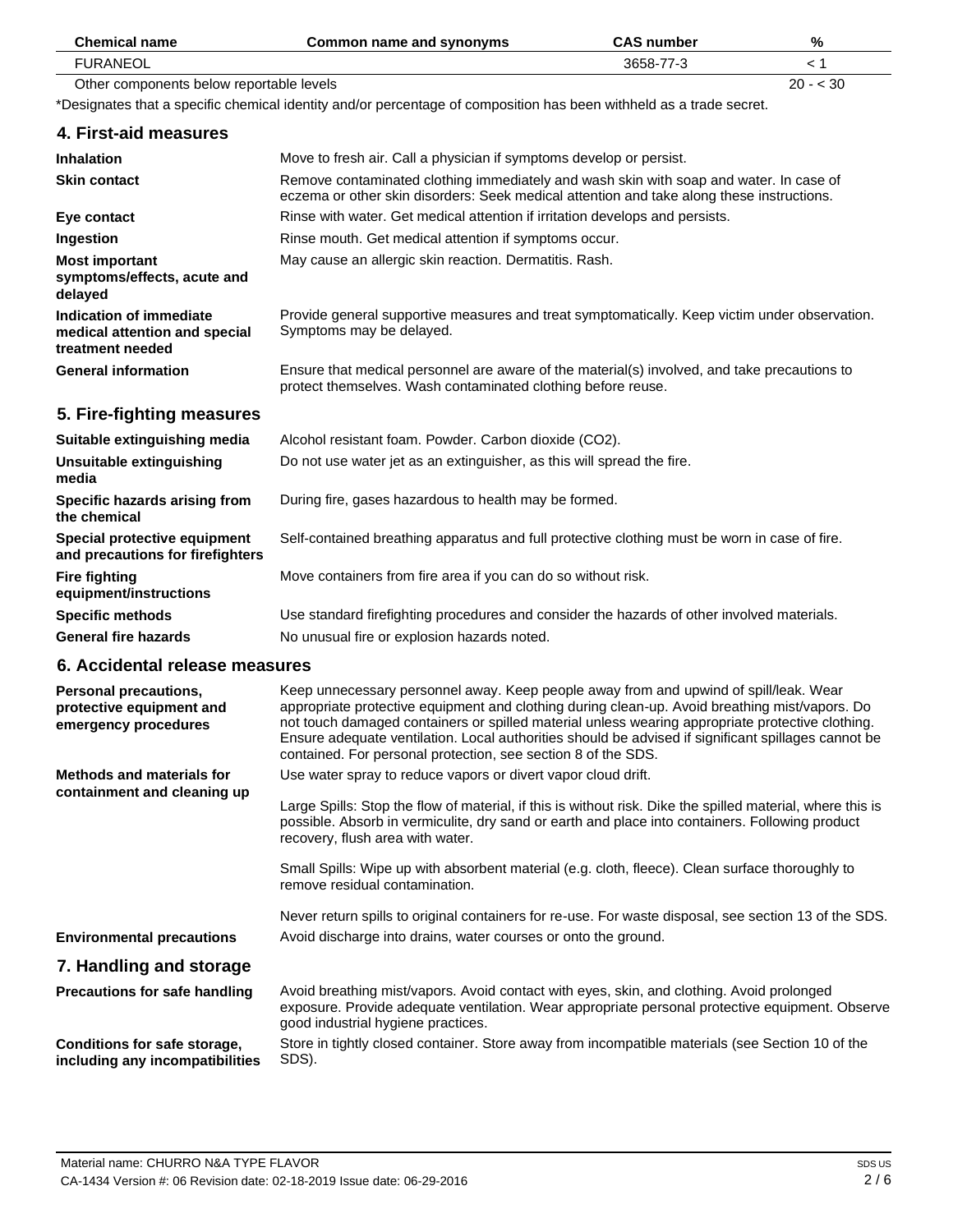# **8. Exposure controls/personal protection**

## **Occupational exposure limits**

The following constituents are the only constituents of the product which have a PEL, TLV or other recommended exposure limit. At this time, the other constituents have no known exposure limits.

|                                           | US. Workplace Environmental Exposure Level (WEEL) Guides                                                                                                                                                                                                                                                                                                           |                                                            |             |  |
|-------------------------------------------|--------------------------------------------------------------------------------------------------------------------------------------------------------------------------------------------------------------------------------------------------------------------------------------------------------------------------------------------------------------------|------------------------------------------------------------|-------------|--|
| <b>Components</b>                         | <b>Type</b>                                                                                                                                                                                                                                                                                                                                                        | Value                                                      | <b>Form</b> |  |
| PROPYLENE GLYCOL<br>NOM NFI (CAS 57-55-6) | <b>TWA</b>                                                                                                                                                                                                                                                                                                                                                         | $10$ mg/m $3$                                              | Aerosol.    |  |
| VANILLIN #234 (CAS<br>$121 - 33 - 5$      | <b>TWA</b>                                                                                                                                                                                                                                                                                                                                                         | $10 \text{ mg/m}$                                          |             |  |
| <b>Biological limit values</b>            |                                                                                                                                                                                                                                                                                                                                                                    | No biological exposure limits noted for the ingredient(s). |             |  |
| Appropriate engineering<br>controls       | Good general ventilation should be used. Ventilation rates should be matched to conditions. If<br>applicable, use process enclosures, local exhaust ventilation, or other engineering controls to<br>maintain airborne levels below recommended exposure limits. If exposure limits have not been<br>established, maintain airborne levels to an acceptable level. |                                                            |             |  |
|                                           | Individual protection measures, such as personal protective equipment                                                                                                                                                                                                                                                                                              |                                                            |             |  |
| Eye/face protection                       | Face shield is recommended. Wear safety glasses with side shields (or goggles).                                                                                                                                                                                                                                                                                    |                                                            |             |  |
| <b>Skin protection</b>                    |                                                                                                                                                                                                                                                                                                                                                                    |                                                            |             |  |
| <b>Hand protection</b>                    | Wear appropriate chemical resistant gloves.                                                                                                                                                                                                                                                                                                                        |                                                            |             |  |
| Other                                     | Wear appropriate chemical resistant clothing. Use of an impervious apron is recommended.                                                                                                                                                                                                                                                                           |                                                            |             |  |
| <b>Respiratory protection</b>             | In case of insufficient ventilation, wear suitable respiratory equipment.                                                                                                                                                                                                                                                                                          |                                                            |             |  |
| <b>Thermal hazards</b>                    | Wear appropriate thermal protective clothing, when necessary.                                                                                                                                                                                                                                                                                                      |                                                            |             |  |
| General hygiene<br>considerations         | Always observe good personal hygiene measures, such as washing after handling the material<br>and before eating, drinking, and/or smoking. Routinely wash work clothing and protective<br>equipment to remove contaminants. Contaminated work clothing should not be allowed out of the<br>workplace.                                                              |                                                            |             |  |

## **9. Physical and chemical properties**

| Liquid.                                       |
|-----------------------------------------------|
| Liquid.                                       |
| Not available.                                |
| Not available.                                |
| Not available.                                |
| Not available.                                |
| -74.2 $\degree$ F (-59 $\degree$ C) estimated |
| 370.76 °F (188.2 °C) estimated                |
| > 200.0 °F (> 93.3 °C) Closed Cup             |
| Not available.                                |
| Not applicable.                               |
| Upper/lower flammability or explosive limits  |
| Not available.                                |
| Not available.                                |
| Not available.                                |
| Not available.                                |
| 0.14 hPa estimated                            |
| Not available.                                |
| Not available.                                |
|                                               |
| Not available.                                |
|                                               |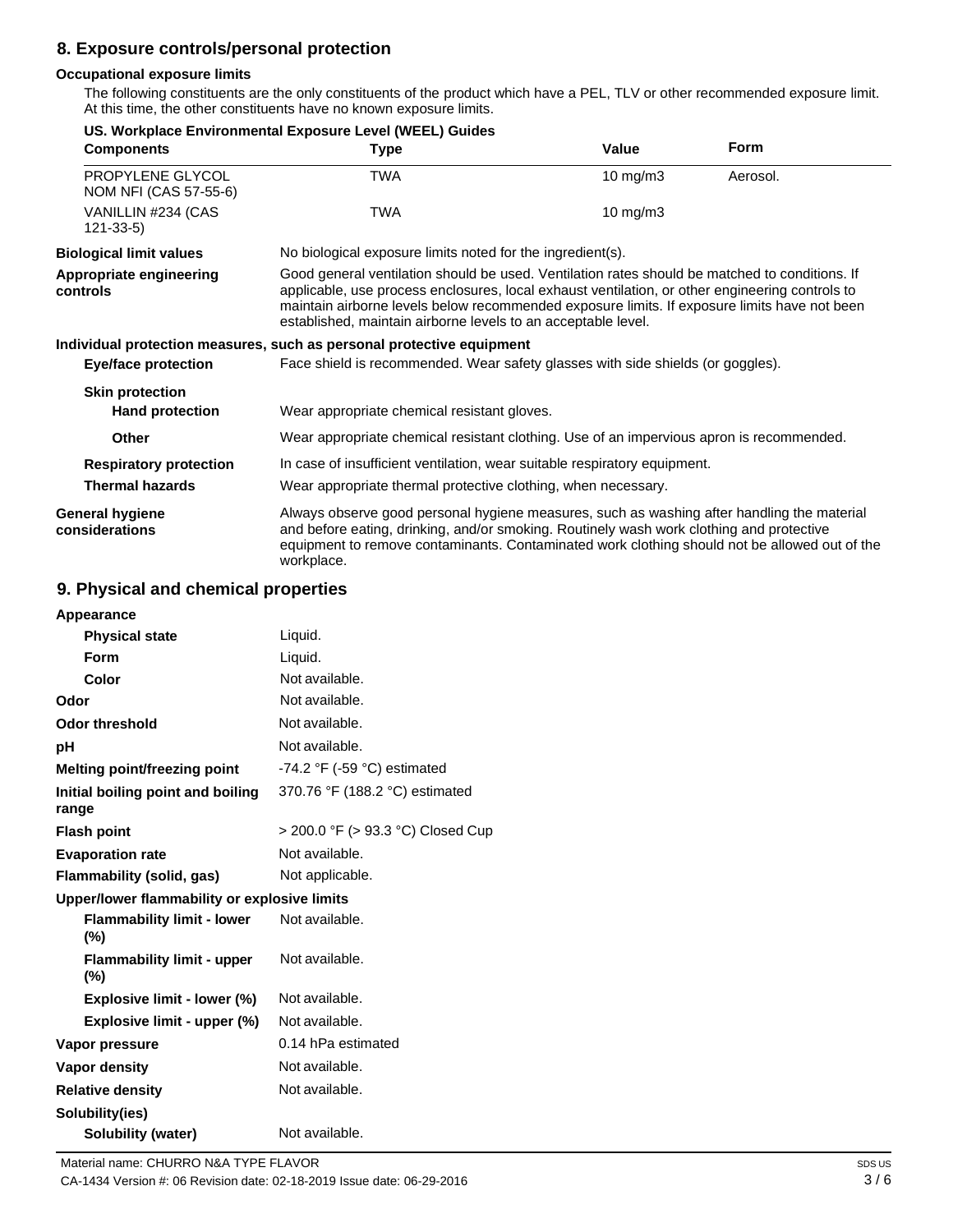| <b>Partition coefficient</b><br>(n-octanol/water) | Not available.               |
|---------------------------------------------------|------------------------------|
| <b>Auto-ignition temperature</b>                  | 700 °F (371.11 °C) estimated |
| Decomposition temperature                         | Not available.               |
| <b>Viscosity</b>                                  | Not available.               |
| <b>Other information</b>                          |                              |
| <b>Explosive properties</b>                       | Not explosive.               |
| <b>Flammability class</b>                         | Combustible IIIB estimated   |
| <b>Oxidizing properties</b>                       | Not oxidizing.               |
| <b>Refractive index</b>                           | 1.4102 - 1.4402              |
| <b>Specific gravity</b>                           | 1.03 - 1.06                  |
|                                                   |                              |

# **10. Stability and reactivity**

| <b>Reactivity</b>                            | The product is stable and non-reactive under normal conditions of use, storage and transport.                                                                            |
|----------------------------------------------|--------------------------------------------------------------------------------------------------------------------------------------------------------------------------|
| <b>Chemical stability</b>                    | Material is stable under normal conditions.                                                                                                                              |
| <b>Possibility of hazardous</b><br>reactions | No dangerous reaction known under conditions of normal use.                                                                                                              |
| <b>Conditions to avoid</b>                   | Keep away from heat, hot surfaces, sparks, open flames and other ignition sources. Avoid<br>temperatures exceeding the flash point. Contact with incompatible materials. |
| Incompatible materials                       | Strong oxidizing agents.                                                                                                                                                 |
| <b>Hazardous decomposition</b><br>products   | No hazardous decomposition products are known.                                                                                                                           |

# **11. Toxicological information**

# **Information on likely routes of exposure**

| <b>Inhalation</b>                                                                       | Prolonged inhalation may be harmful.                                                                                |
|-----------------------------------------------------------------------------------------|---------------------------------------------------------------------------------------------------------------------|
| <b>Skin contact</b>                                                                     | May cause an allergic skin reaction.                                                                                |
| Eye contact                                                                             | Direct contact with eyes may cause temporary irritation.                                                            |
| Ingestion                                                                               | Expected to be a low ingestion hazard.                                                                              |
| Symptoms related to the<br>physical, chemical and<br>toxicological characteristics      | May cause an allergic skin reaction. Dermatitis. Rash.                                                              |
| Information on toxicological effects                                                    |                                                                                                                     |
| <b>Acute toxicity</b>                                                                   | Not available.                                                                                                      |
| <b>Skin corrosion/irritation</b>                                                        | Prolonged skin contact may cause temporary irritation.                                                              |
| Serious eye damage/eye<br>irritation                                                    | Direct contact with eyes may cause temporary irritation.                                                            |
| Respiratory or skin sensitization                                                       |                                                                                                                     |
| <b>Respiratory sensitization</b>                                                        | Not a respiratory sensitizer.                                                                                       |
| <b>Skin sensitization</b>                                                               | May cause an allergic skin reaction.                                                                                |
| <b>Germ cell mutagenicity</b>                                                           | No data available to indicate product or any components present at greater than 0.1% are<br>mutagenic or genotoxic. |
| Carcinogenicity                                                                         | Not classifiable as to carcinogenicity to humans.                                                                   |
| IARC Monographs. Overall Evaluation of Carcinogenicity<br>Not listed.<br>Not regulated. | OSHA Specifically Regulated Substances (29 CFR 1910.1001-1052)                                                      |
| Not listed.                                                                             | US. National Toxicology Program (NTP) Report on Carcinogens                                                         |
| <b>Reproductive toxicity</b>                                                            | This product is not expected to cause reproductive or developmental effects.                                        |
| Specific target organ toxicity -                                                        | Not classified.                                                                                                     |
| single exposure<br>Specific target organ toxicity -<br>repeated exposure                | Not classified.                                                                                                     |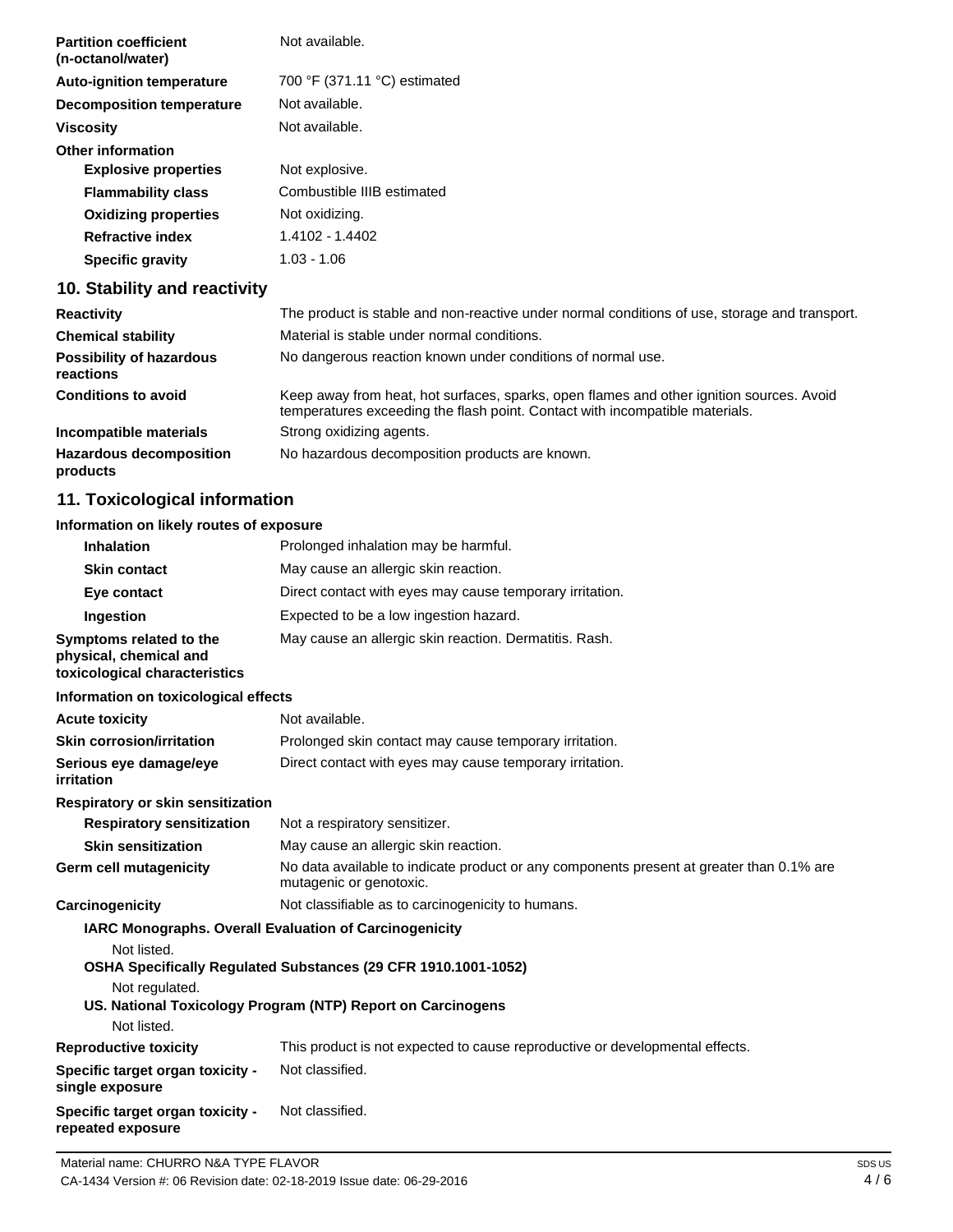| <b>Aspiration hazard</b>                          | Not an aspiration hazard.                                                    |                                                                                                                                                                                                       |
|---------------------------------------------------|------------------------------------------------------------------------------|-------------------------------------------------------------------------------------------------------------------------------------------------------------------------------------------------------|
| <b>Chronic effects</b>                            | Prolonged inhalation may be harmful.                                         |                                                                                                                                                                                                       |
| 12. Ecological information                        |                                                                              |                                                                                                                                                                                                       |
| <b>Ecotoxicity</b>                                |                                                                              | The product is not classified as environmentally hazardous. However, this does not exclude the<br>possibility that large or frequent spills can have a harmful or damaging effect on the environment. |
| <b>Persistence and degradability</b>              | No data is available on the degradability of any ingredients in the mixture. |                                                                                                                                                                                                       |
| <b>Bioaccumulative potential</b>                  |                                                                              |                                                                                                                                                                                                       |
| Partition coefficient n-octanol / water (log Kow) |                                                                              |                                                                                                                                                                                                       |
| PROPYLENE GLYCOL                                  | NOM NFI                                                                      | $-0.92$                                                                                                                                                                                               |
| VANILLIN #234                                     |                                                                              | 1.37                                                                                                                                                                                                  |
| <b>Mobility in soil</b>                           | No data available.                                                           |                                                                                                                                                                                                       |
| Other adverse effects                             |                                                                              | No other adverse environmental effects (e.g. ozone depletion, photochemical ozone creation<br>potential, endocrine disruption, global warming potential) are expected from this component.            |

## **13. Disposal considerations**

| <b>Disposal instructions</b>             | Collect and reclaim or dispose in sealed containers at licensed waste disposal site. Dispose of<br>contents/container in accordance with local/regional/national/international regulations.                            |
|------------------------------------------|------------------------------------------------------------------------------------------------------------------------------------------------------------------------------------------------------------------------|
| Local disposal regulations               | Dispose in accordance with all applicable regulations.                                                                                                                                                                 |
| Hazardous waste code                     | The waste code should be assigned in discussion between the user, the producer and the waste<br>disposal company.                                                                                                      |
| Waste from residues / unused<br>products | Dispose of in accordance with local regulations. Empty containers or liners may retain some<br>product residues. This material and its container must be disposed of in a safe manner (see:<br>Disposal instructions). |
| Contaminated packaging                   | Since emptied containers may retain product residue, follow label warnings even after container is<br>emptied. Empty containers should be taken to an approved waste handling site for recycling or<br>disposal.       |

# **14. Transport information**

## **DOT**

Not regulated as dangerous goods.

### **IATA**

Not regulated as dangerous goods.

#### **IMDG**

Not regulated as dangerous goods.

**Transport in bulk according to Annex II of MARPOL 73/78 and the IBC Code** Not established.

# **15. Regulatory information**

**US federal regulations**

This product is a "Hazardous Chemical" as defined by the OSHA Hazard Communication Standard, 29 CFR 1910.1200.

### **Toxic Substances Control Act (TSCA)**

**TSCA Section 12(b) Export Notification (40 CFR 707, Subpt. D)**

Not regulated.

**CERCLA Hazardous Substance List (40 CFR 302.4)**

# Not listed.

# **SARA 304 Emergency release notification**

Not regulated.

**OSHA Specifically Regulated Substances (29 CFR 1910.1001-1052)**

Not regulated.

**Superfund Amendments and Reauthorization Act of 1986 (SARA)** 

**SARA 302 Extremely hazardous substance**

Not listed.

**SARA 311/312 Hazardous chemical** No (Exempt)